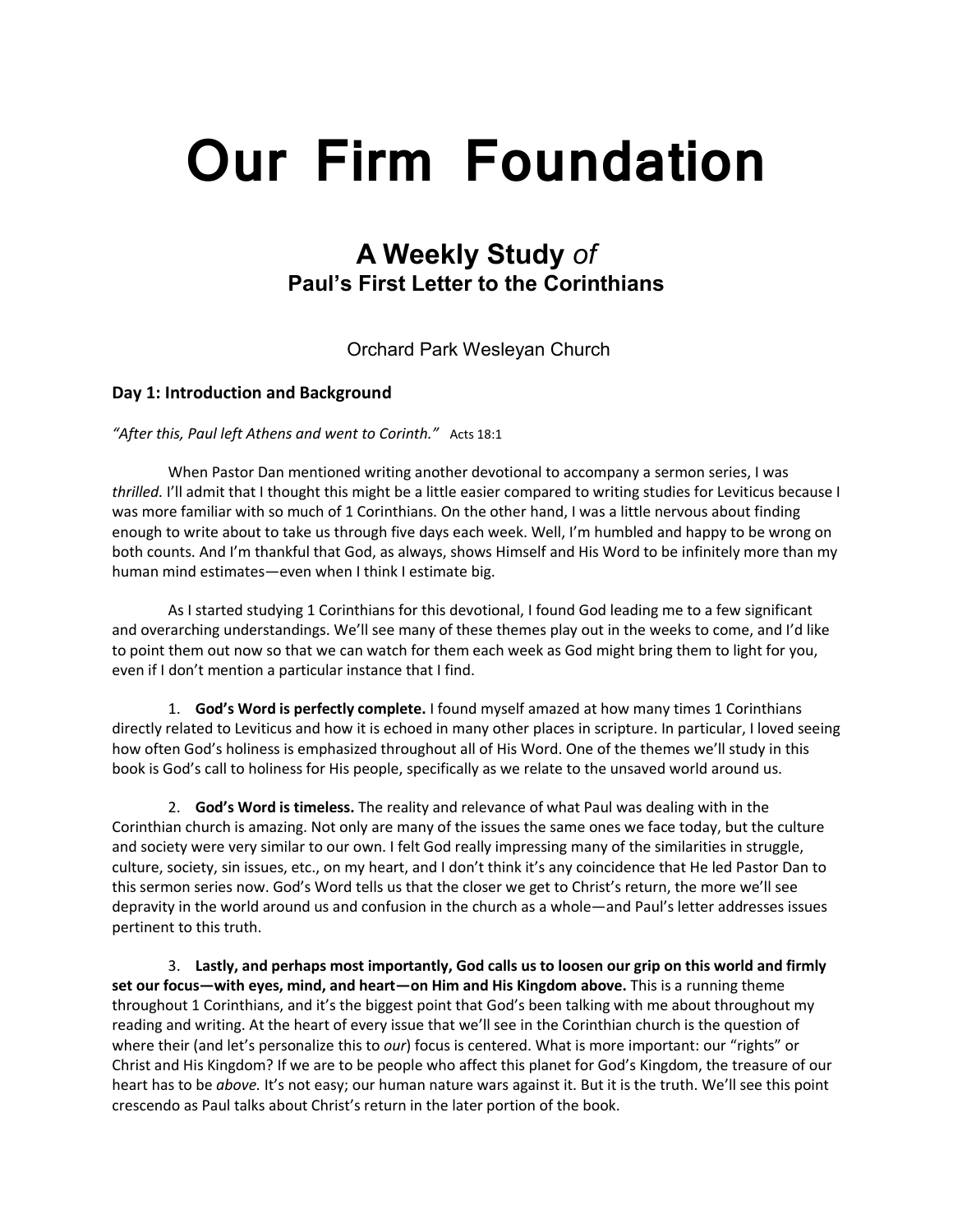Now that we have a broad scope of the themes in our study, let's start this together.

*Lord, lead us where You want us to go; open our hearts and minds to what You have to say individually and as a church. Deepen our love for You; fill us up with love for You; and then increase our capacity for more. In Jesus' Name, Amen.*

# **The Times, Geography, and Culture in Corinth**

**Please read Acts 18:1-16.**

History was never my passion. Throughout high school and college, I was routinely bored with anything that smelled of history, archaeology, and especially geography. My aptitude for geography still shines through on family hikes; I definitely don't trust myself to lead my kids on a path through the woods and come out where we should. I leave that to Todd or my brother!

But isn't it funny how God works? As He's called me deeper into His Word, He has also begun to impress upon me the importance of those minutiae that threatened to lull me to sleep more than once in school. While many of you are likely leagues ahead of me in your love of history and its importance, let me say, for those of you who may feel the way I did, that this *is important - and it really can be interesting!*

Only when we take into account the historical (and yes, even geographical) background for all of God's Word—and maybe even more for Corinthians—can we truly understand the issues and struggles that persisted in the Corinthian church and compelled Paul to write this letter. This context increases our capacity for real understanding, and since real understanding always penetrates deeper than surface level, we can expect God to speak to our hearts even in these details.

Today, we'll draw a few insights about ancient Corinth from Acts 18 and some other historical sources; we'll refer back to Acts 18 tomorrow as we discover more about Paul's relationship to the church in Corinth and the circumstances that prompted Paul to write this letter.

The city of Corinth was advantageously situated on a terrace at the southern gate of the 4.5-mile isthmus that connected mainland Greece with the Peloponnesian peninsula. Although historically Greek, the Corinth of Paul's day was a Roman colony. It was established as such by Julius Caesar in 44 B.C., after lying dormant for about 100 years following its destruction by the Romans in 146 B.C. The Romans rebuilt the city, and Corinth quickly flourished again.

In Acts 18, we read about Paul's first trip to Corinth—his last major stop on his second missionary journey.

- Whom did Paul meet when he came into Corinth?
- Why had they settled there?
- To whom did Paul first preach in Corinth?

Acts 18 gives us insight (as do other historical writings) into the cultural makeup of Corinth in Paul's day. Paul met Aquila and his wife, Priscilla, both Jews who had fled from Rome sometime after Claudius's mandate for such. This, combined with the fact that Paul first started "testifying to the Jews that the Christ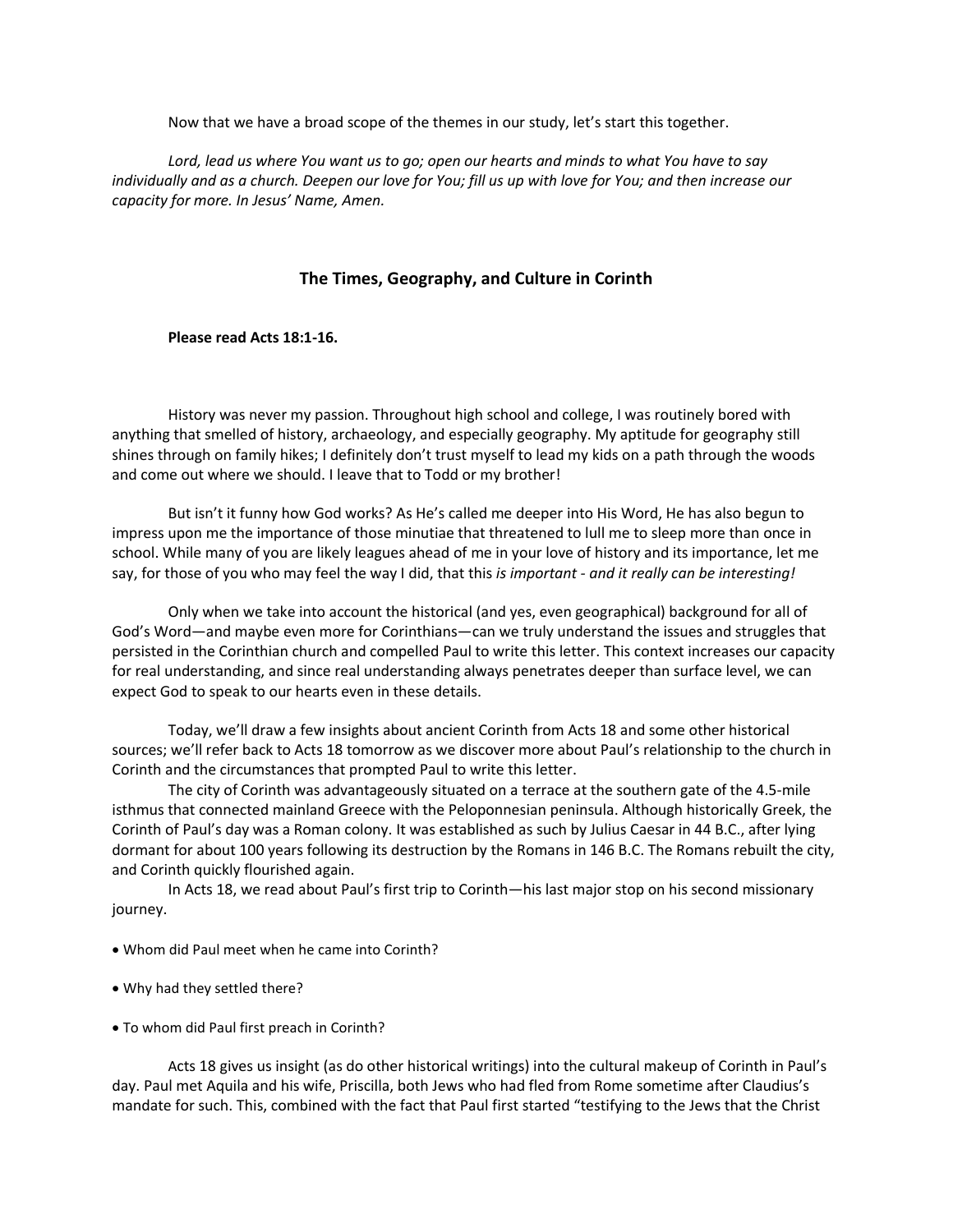was Jesus," and, after the Jews had rejected him and his gospel, he had moved next door to the Jewish synagogue, shows a great *Jewish presence in a Roman colony with Greek roots*. Talk about a melting pot! Furthermore, its strategic location resulted in great opportunity for financial success in Corinth, bringing many people from both the western and eastern hemispheres to settle in the city. *Corinth was the central point of convergence for a great diversity of cultures and religions that were woven into everyday life, government, and society.*

As a port city with a booming population, great diversity, and commercial prosperity, Corinth naturally also grew in its potential for sin and vice. Social and economic snobbery, proud arguments, idolatry, and sexual sin are some behaviors that proliferated throughout the Corinthian church and are addressed in Paul's letter. In his commentary on 1 Corinthians, Gordon Fee asserts that "Paul's Corinth was at once the New York, Los Angeles, and Las Vegas of the ancient world," and that "the scattered pieces of evidence from Acts, 1 Corinthians, and Romans suggest that the church was in many ways a mirror of the city." It was into this setting that Paul first brought the Gospel of Jesus Christ; and it was to this church that Paul wrote his letter of 1 Corinthians. This is where we'll pick up tomorrow.

*Consider: What is American society like today? The culture in just our town? What are some similarities and differences between what we have as common struggles or advantages in our current culture versus the ancient Corinthians? Why is this something valuable to consider?*

*Pray: Ask God to begin to show you what He wants to reveal to you personally through this study. Give Him a heart open to conviction if necessary. Ask Him to open your eyes to the world around you, to give you insight into how He wants your life to reflect Him in it.* 

# **Day 2: The Corinthian Church**

*"I am writing to God's church in Corinth, to you who have been called by God to be his own holy people. He made you holy by means of Christ Jesus, just as he did for all people everywhere who call on the name of our Lord Jesus Christ, their Lord and ours."* 1 Corinthians 1:2

Yesterday, we came to an understanding of some of what helped shape the culture into which Paul brought the Gospel. Today, we'll try to gain a little insight into Paul's relationship with the Corinthian believers and why he thought it necessary to send them this letter.

First Corinthians is a disciplinary letter that Paul wrote to address some major issues that existed within the church he founded. The tone is nothing if not fiercely correctional. We're not studying a gentle letter of suggestions; we're reading a caustic, sometimes sarcastic rebuke written to a church that opened its doors to sin and embraced a worldly lifestyle with pride.

If we refer back to Acts 18:8-11, we see the beginning of the Corinthian church. God had His hand mightily on Paul's evangelism, even confirming to him in a vision that "many in this city belong to me." Paul spent more than a year-and-a-half building Christ's church and teaching in Corinth.

#### **Please read 1 Corinthians 1:1-3.**

- By whom was Paul chosen?
- To what was Paul called?<br>
- Fill in the blanks: "I am writing to \_\_\_\_\_\_\_\_\_\_ church in Corinth, to you who have been \_\_\_\_\_\_\_\_\_\_\_\_\_\_\_\_\_ by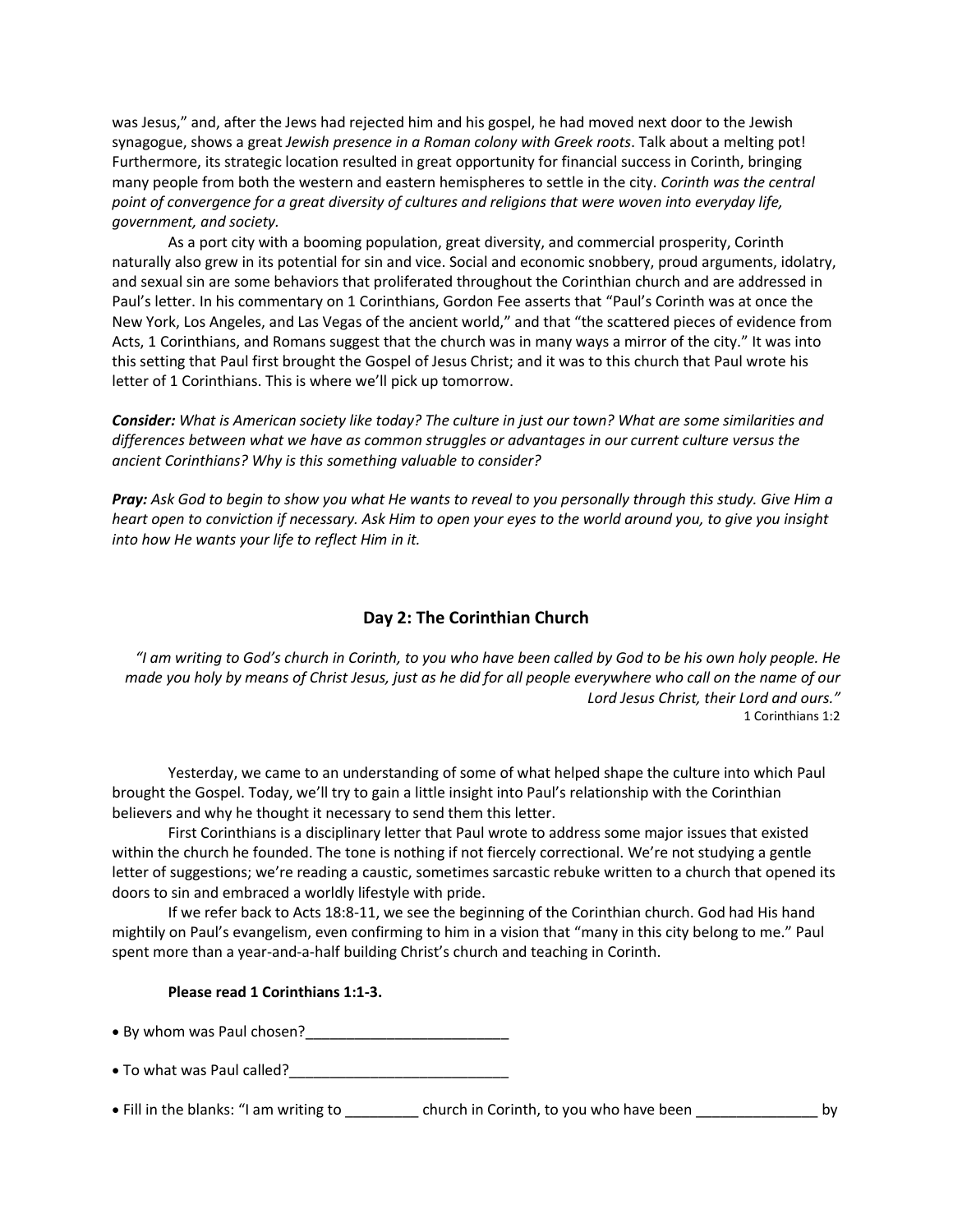to be his own holy people...."

• According to verse 2, how does Paul identify the Corinthian church?

Our scripture today is a short paragraph, but it's rich and provides good context for the rest of the week—and really for all of the coming weeks. From these first two verses, we can gain some insight into just how seriously Paul took his own calling and how seriously he deemed the calling of every person who belongs to Christ.

Paul knew who he was in Christ. He confidently asserts that God Himself willed and called him to be an apostle of Christ. With that calling and Paul's understanding of it will come the authoritative correction in the subsequent chapters, with an especially caustic taking-to-task on the Corinthians' arrogant rejection of his authority. Paul could discipline and correct this church because his authority came directly from God in his apostolic calling. He knew it, and he followed through with it.

Similarly, Paul understood what it meant for every believer in Christ (in this case, the Corinthian church in particular) to be a part of God's called and chosen people. First and foremost, every believer is called into *God's* church and is sanctified in Christ. If we take this to heart, we immediately have to believe that our identity is not just our own; it is joined with God Himself as part of His church, and our claim to holiness will be through Christ—not ourselves.

It is also important to note that *every* believer is called to this process of sanctification and holiness, not just a select few. This is essential to our study of 1 Corinthians because, as we'll see in weeks to come, many Christian Corinthians were clinging to their "right" to behave however they wanted to behave. This issue of retaining control versus surrendering to Christ's authority and His plan is of paramount importance in our walk with the Lord. If we scrape and claw to hold on to some bit of control instead of surrendering ourselves fully to Him, we'll remain in a state of spiritual infancy and stagnation—and we'll miss out on all of the blessings that come in that growth we resist.

#### **Please read 1 Corinthians 1:4-7.**

If we just glance ahead for a moment at chapter 3, we'll find confirmation of what we likely already know—that Paul felt a deep responsibility for the spiritual growth of the church he helped build and that he loved them as children in the faith. He cared for them as a spiritual father, sensitive to their inability to even consume more than spiritual "milk" when they first came to the Lord. Like any father, Paul expected his children to respond to his training by exhibiting growth and maturity. This is the reason for 1 Corinthians. The church wasn't growing; it was careening off-track.

There is a general agreement that Paul wrote 1 Corinthians sometime in the spring of AD 53, 54, or 55, near the end of his stay in Ephesus. This puts his writing of 1 Corinthians anywhere from one to four years after his stay in Corinth. Within this short time. Paul received reports that things weren't going well. In fact, if we glance ahead at 1 Corinthians 5:9, we find that this isn't even Paul's first letter to this church. There were some previous indications (whatever they may have been) that the church was moving away from sound doctrine and behavior, prompting Paul to write them prior to 1 Corinthians, even addressing some of the same issues that we'll see him take head-on in this letter. Even more interesting is the fact that the Corinthians had apparently responded to Paul's first letter with a letter of their own (7:1) in which, it would appear, they assert their position on a number of issues, many of which seem to contradict the teaching of their founder and threaten the truth of the Gospel. Paul's letter in 1 Corinthians then, is his response to their letter and an attempt to dismantle bad doctrine, correct their errors, and set the church back on the right course.

Nevertheless, by the time Paul did pen 1 Corinthians, the church was ripe with arrogance, division, and quarreling. Sexual sin was a problem; social snobbery had become commonplace; even remnants of paganism had infiltrated the church. And in the midst of all this that we would readily call sin, the Corinthian church stood proudly claiming these behaviors as their "rights" as those who were free in Christ.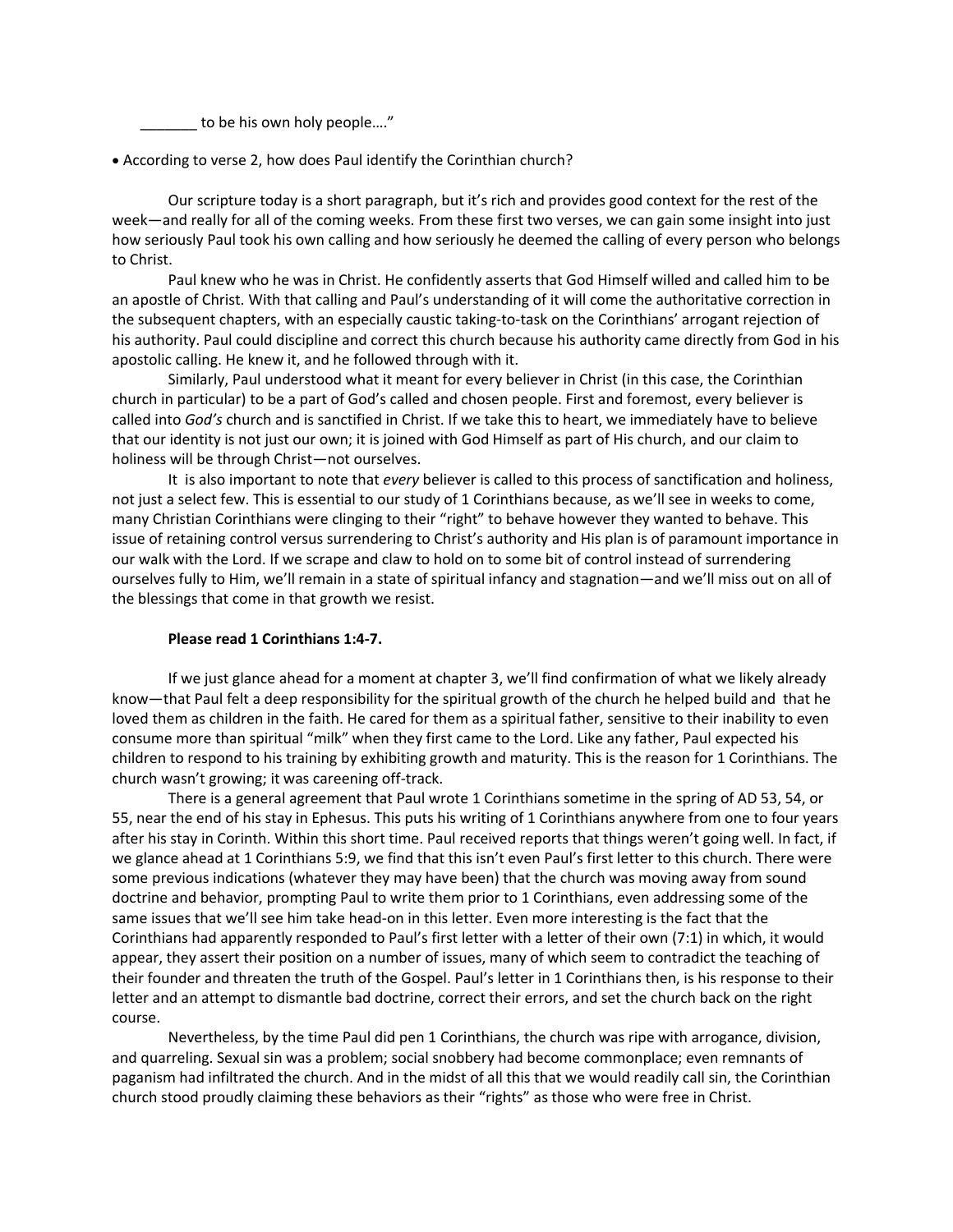We may look on the Corinthian church and think, *Wow, they were way off the mark. How could they ever have let such rampant sin proliferate throughout the church?!* But God really pressed this on me as I worked on this portion of our study: Not one of us is above this. My intention is not to cause fear because, when we're in Christ, we have no reason to live lives of fear. However, we do need to be wise and guard ourselves against such things. We see example after example of godly people in God's Word who fell to sin; we read countless warnings throughout the New Testament to be on guard against false teachers. And we're told in 2 Timothy that deception and peoples' desire for easy teaching will increase as the last days approach.

The Corinthian church was pretty far off course by the time Paul wrote this letter, but I would venture to say that this level of departure didn't happen overnight, though it certainly spread quickly. That which takes us off course is not always obvious and forthright. Our enemy "is a liar and the father of lies," and he "prowls around like a roaring lion, looking for someone to devour." Such a predator sneaks in on the heels of truth but veers off course just slightly, so we hardly notice the difference if we're not paying attention.

In this case, the Corinthian church claimed freedom in Christ. That was and is truth! But the lie that crept in behind the truth was that freedom in Christ justified worldly choices and associations. The result was an intense case of worldliness within Christ's church in Corinth. We'll see evidence of this tomorrow, but for now, heed this case as a sobering reminder to each of us that we must stay on guard against the schemes of the enemy.

**Consider:** What are some areas of your life that are particularly vulnerable to temptation? Why? How do you safeguard yourself in these particular areas?

**Pray:** Thank God for the examples and warnings He gives to us for our benefit in scripture. Ask Him to expose any areas of weakness in your life, and ask Him to protect you there. Ask Him to help you regularly put on his full armor so that you can stand strong.

### **Day 3: Division and Worldliness**

*"For you are still controlled by your sinful nature. You are jealous of one another and quarrel with each other. Doesn't that prove you are controlled by your sinful nature? Aren't you living like people of the world?"* 1 Corinthians 3:3

Today we're going to shift from the history of Corinth and the Corinthian church to the actual body of Paul's letter. We'll be overlapping some of our readings between these two days, primarily because tomorrow, we'll focus on the same basic issue but from a more solution-oriented angle to the problem we'll see today: division in the church.

Let's keep in mind that Paul wrote this letter to the whole Corinthian church; the problems we'll see him argue against are pervasive. And, as we consider division within this church today, I think it's important to note, as one commentator does, that in addition to the church's division into factions, each proudly following its preferred leader, there also existed a rift—a division—between the church as a whole and its founder. This is evidenced by the fact that 1 Corinthians was written, as we learned yesterday, in response to the Corinthians' letter to Paul in which they seemed to assert some critical deviations from Paul's gospel. It is also supported by Paul's vehement defense of his authority as an apostle of Christ in chapter 4. Paul asserts that his calling is the direct result of God's will, and he therefore stands in right authority to discipline and correct the church. Their pulling away from him, dividing from right doctrine, and arguing against Paul's theology in their written response to him created a ripe environment for pride and bickering, symptoms of a church living in the flesh.

#### **Please read 1 Corinthians 1:10-17 and 3:1-8.**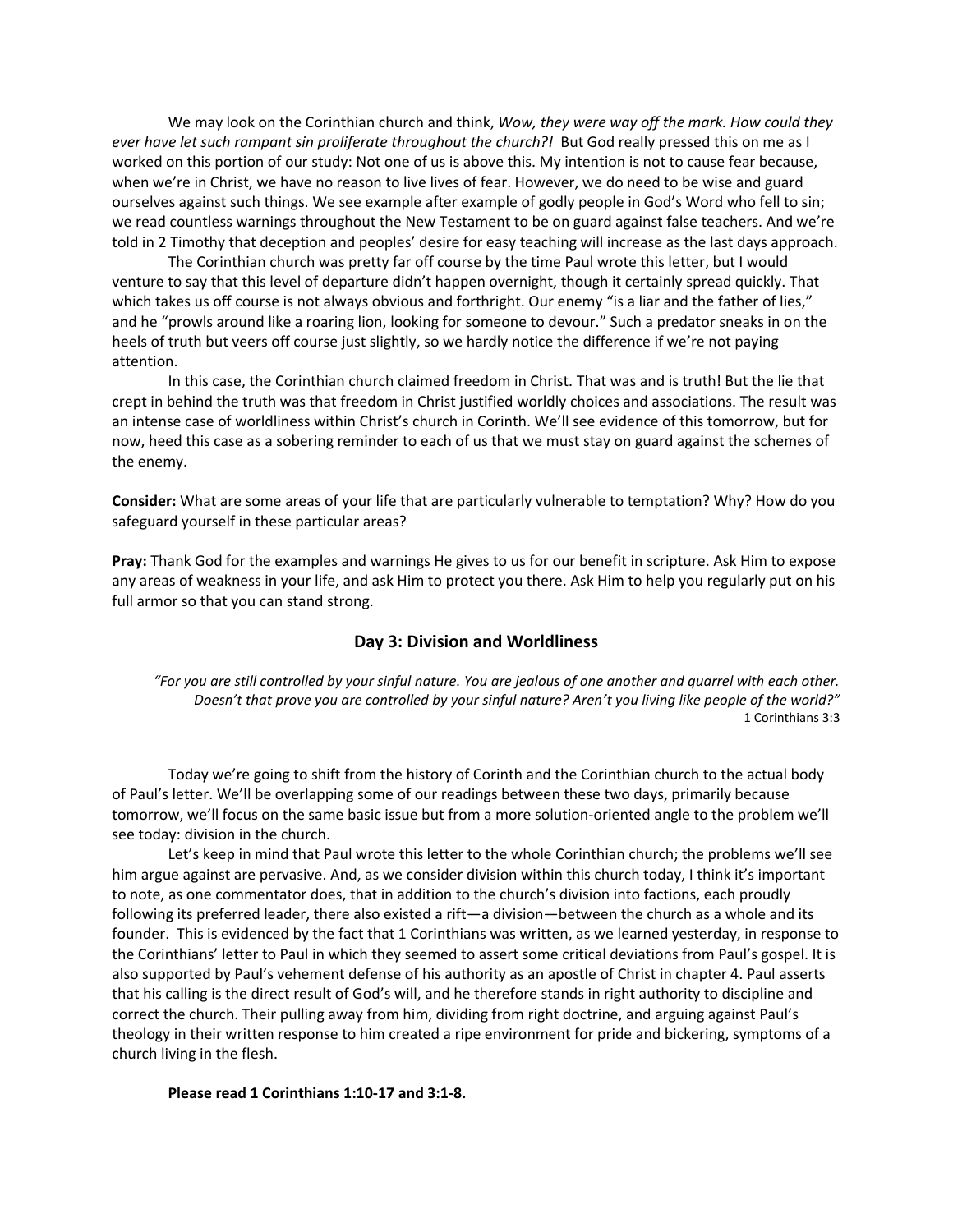These "quarrels," as reported by Chloe's people, had obviously done some damage within the church, as quarreling within any church always does. The Corinthian church had split into factions, each boasting over its choice (3:21). Pride was a problem, and fighting was the result.

#### **Please read James 4:1-12.**

- According to James, what causes quarreling and fighting? (v. 1)
- According to 1 Corinthians 3:3, what does quarreling and jealousy prove?

Division and fighting are manifestations of worldliness; they are indicative of a heart divided in its allegiance to self and God. Notice that I'm not saying that this heart is divided in its allegiance to self *or* God*.* The Greek word used in James 4:8 is *dipsuchos, which means "double-minded, wavering." HELPS word studies uses the term "'double-minded,' i.e. a person 'split in half,' vacillating like a 'spiritual schizophrenic.'"* Division makes a person's heart fickle; there's no predictability, no final choice to be made. A heart divided between self *and* God is in a constant state of wavering, shifting focus from God to self and its own "evil desires." That person—or church—because of its self-focus and the resulting behaviors like quarreling, is indistinguishable from the rest of the world.

• Look up John 15:19. Where has Christ called His people?

Scripture is full of instances where God reminds His people to be separate from the world or institutes safeguards for them against worldliness. We studied this in Leviticus back in the spring. God called His people to be different, holy, like Him. When we choose the world's ways instead of God's, the result is disastrous. We are left disarmed, distracted, and ineffective—not because God cannot overcome our sin but because we take our focus off of Him and redirect it to our own arguments and selfishness. This self-focus renders us a prime target for the enemy and opens us up to the infiltration of bad doctrine because we're not wholly focused on Christ and His truth. Lies can creep in undetected from the world around us because, quite simply, we're not watching out for them and to some extent in our worldliness have even welcomed them in. Our theology then begins to conform to our desires rather than changing, shaping, and growing us—and affecting the world around us.

In this worldly state, the person (or church) is not just vulnerable and ineffective; it's something worse.

• What does James 4:4 say we are when we trade our devotion to God for an affinity for the world?

No wonder division in the church was the first problem about which Paul confronted the Corinthians. Division is dangerous! But thankfully, as we'll see tomorrow, we have Christ as our hope to prevail against it.

**Consider**: Selfishness runs deep. Our needs, desires, and passions are built into us by our Creator. But needs or desires left unmet (ultimately in Christ) can quickly turn to selfish desire, creating division in our hearts, leading to temptation and sin. Are there needs in your life that you need to bring before God for Him to meet? Psalm 81:10 says, "Open your mouth wide, and I will fill it with good things." **Pray**: Lay whatever you have—praise, sin, need—at the foot of God's throne. Confess any selfishness or division in your heart, and ask Him to anchor you to Himself. And ask Him to fill your mouth with good things.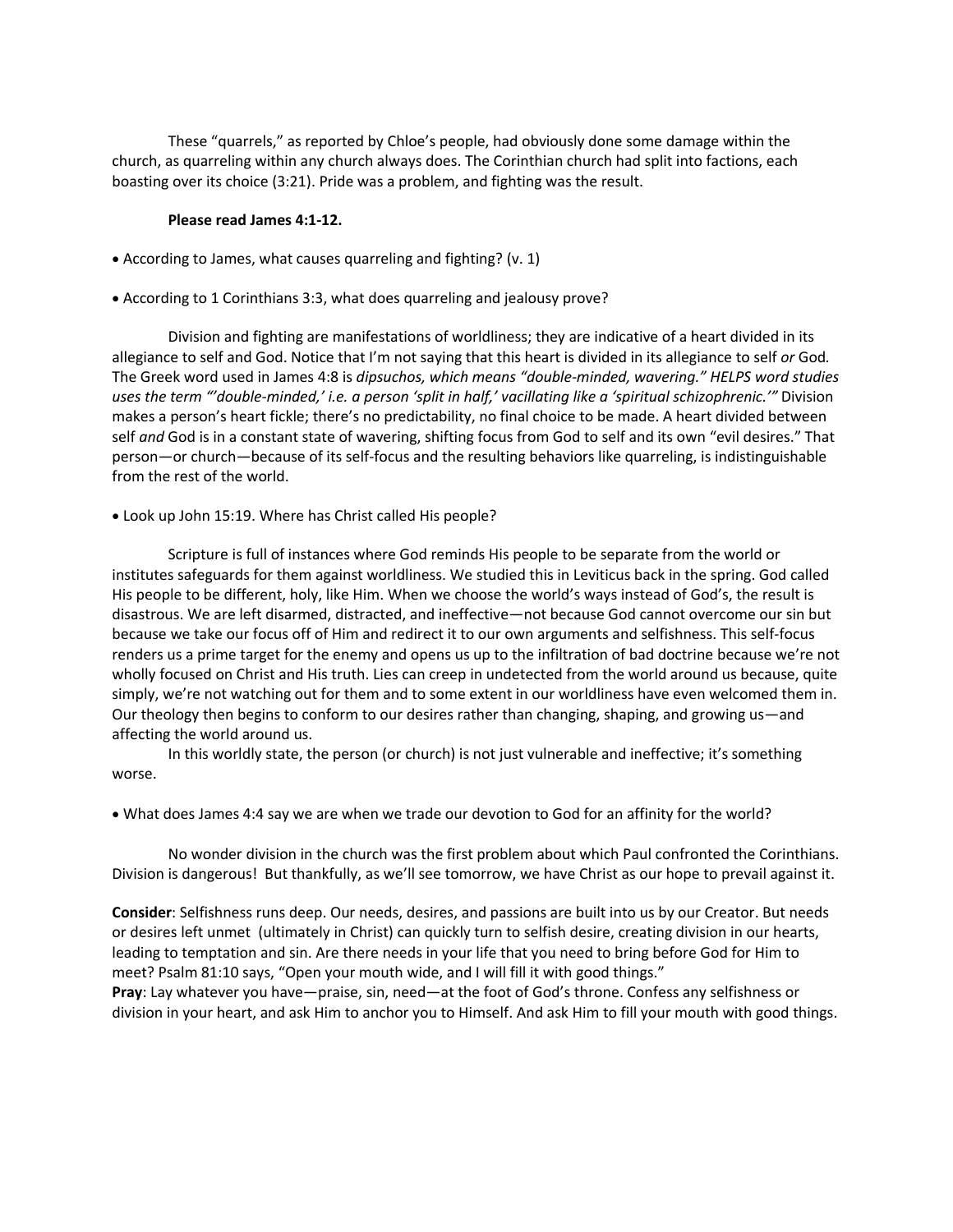# **Day 4: Unity in Christ**

"I appeal to you, dear brothers and sisters, by the authority of our Lord Jesus Christ, to live in harmony with each other. Let there be no divisions in the church. Rather, be of one mind, united in thought and purpose.' 1 Corinthians 1:10

 May I just admit to you that it's been quite a task to portion out and move through these chapters in a logical way? This letter flows so beautifully (however caustic it may be) from one topic to another and then loops right back around. So bear with me as I ask you to jump back to the first several verses of 1 Corinthians chapter 1 again...and then again over to chapter 3...and finally to chapter two for a preview of where we'll spend all of next week. Phew!

 We've uncovered some of why division was and is such a serious problem within a church and within an individual heart. Thankfully, God has provided a way for us to escape such trouble.

#### **Please read 1:1-9 again.**

 Before Paul even addresses the problem of division within the Corinthian church, he sets them up for the solution.

 I asked you to fill in the blanks for this same verse back on Day 2. Today, I'm asking you again...but with different blank spaces :

- "I am writing to each corinth, to you who have been called by God to be His own holy people. He made you holy by means of Christ Jesus, just as he did for \_\_\_\_\_\_\_ people \_\_\_\_\_\_\_\_\_\_\_\_\_\_\_\_\_ who call on the name of our Lord Jesus Christ, \_\_\_\_\_\_\_\_ Lord and \_\_\_\_\_\_." (verse 2)
- To what were the believers called, according to verse 9?

 Right from the get-go, Paul addresses the Corinthian church according to its true identity as people united in Christ. Not only are they united as the *Corinthian* church, but they are united in Christ with all believers everywhere—Paul included—which is important since we've already talked about the fact that there was tension between the church as a whole and their founder. So as he moves to confront the divisions within the church, Paul has already reminded them of who they really are in Christ.

I just want to quickly point out the love in this method of confrontation. This is how God approaches us, and it's important to be able to recognize this as His method of confrontation and conviction. Recognizing this helps us to distinguish between the guilt and shame that the enemy heaps on us compared to the loving (but not always easy) conviction we receive from the Holy Spirit.

If we have sin in our lives, God doesn't leave us there. However, He also doesn't come at us with crushing guilt and shame, pointing out all our flaws. He reminds us of who we are in Him and how much He loves us. Then He convicts us of the sin we have that separates us from Him and is preventing us from living as we truly are in Christ. Yes, this should come with humility and sorrow, but it is distinguishable from the enemy's tactics that always try to keep us down because God's aim is always to help us get back up. This is a lesson that I've been learning as one who has struggled with guilt from a really young age. I'm still practicing, but God is faithful and patient, and if He can bring me to recognize conviction versus condemnation—and to actually have trust and peace with His conviction—He can certainly do the same for any of you who struggle with the same.

 Back to our main topic: After Paul reminds the church of their calling to fellowship and unity in Christ, he launches into confrontation mode. We've already established some understanding of why division within a church is such a serious matter; now let's see what unity in Christ looks like and why it's important; tomorrow, we'll discuss the danger in identifying our faith with the teachings of others and how to have a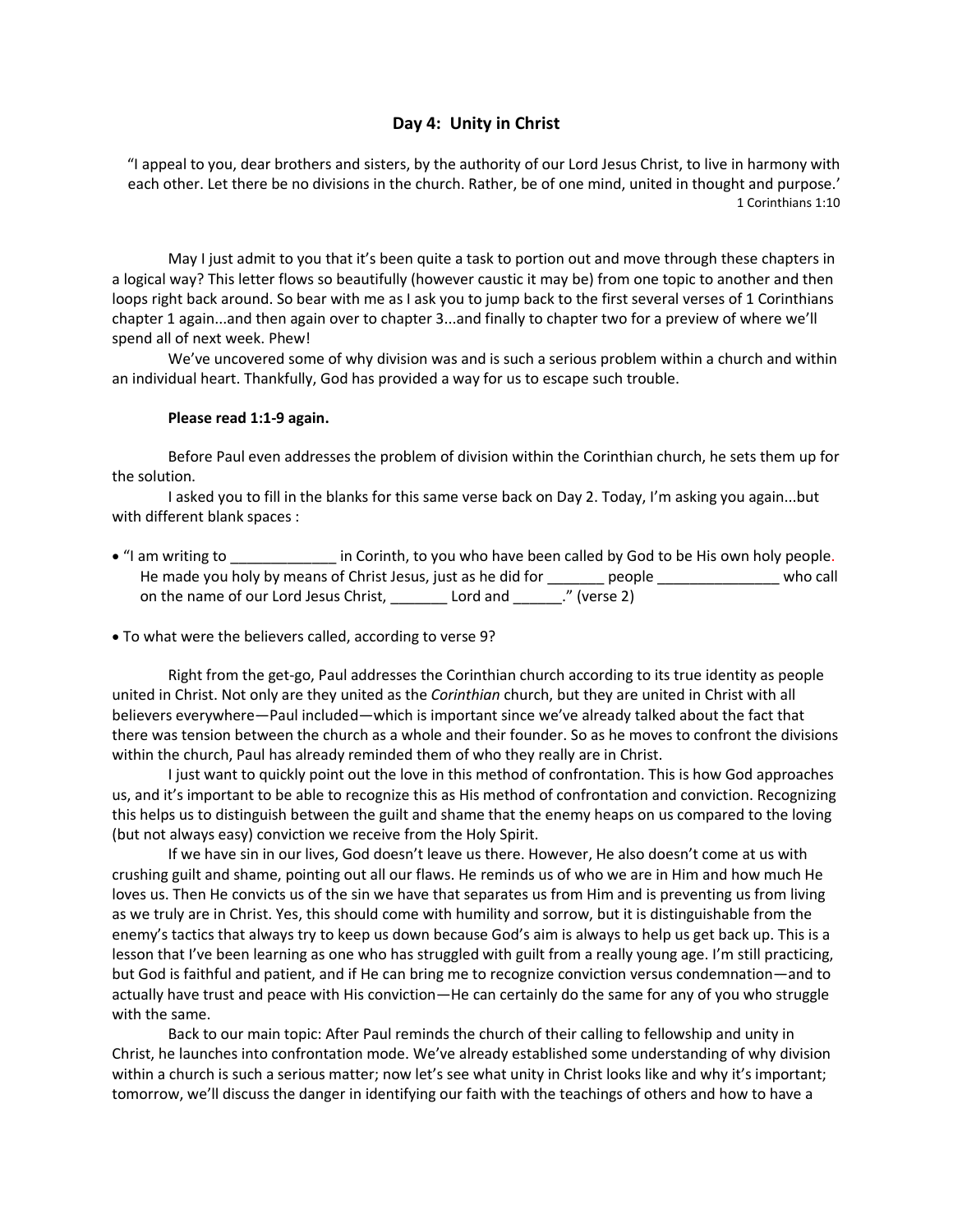healthy relationship with our leaders.

 Early in his argument against their behavior, Paul calls the church to come to a correct standing. Read our verse for the day above. Easy, right? Just agree on everything and think the same way. Thankfully, I don't think that's what Paul means. So what exactly does he mean when he calls the Corinthian church to "be united in the same mind?" I believe we find the answer at the end of chapter two. **Please read 2:16.**

 When we have a relationship with Christ, we have an enormous privilege: we share the very mind of Christ. Though it's a straightforward statement, I wondered to myself, *what does it really mean to have the mind of Christ?* Let's search a little and be encouraged together.

#### **Read John 15:16 and Psalm 25:8-9, 14.**

When we follow Christ by obeying His commands, we become His friends, privy to all that He has from the Father. And in our humble obedience, God teaches us His ways and reveals deep things. The KJV says, in Psalm 25:14, that "The *secret* of the LORD is with them that fear him…" (emphasis mine). Those things that the world cannot understand are indeed freely opened up to us because, according to Romans 8:9 and 1 Corinthians 6:17, we have the Spirit of Christ living within us—and even as one with our own spirit. This level of intimacy, spirit to Spirit, is what enables us to understand what God "reveal[s] to us through the Spirit" (1 Corinthians 2:10) and is in essence what it means to have the mind of Christ; *we understand the things of God that the world cannot.*

This, then, begs the question: how do we discern what the Spirit is saying within us? We know that feelings cannot be trusted as truth, so how does the person who has the Spirit understand the Spirit as He reveals spiritual things?

We'll likely dive into much more about the Holy Spirit and who He is in a few weeks, but for now, I think it is sufficient to understand that the Spirit of God cannot be separated from the Word of God. In order for us to embrace this like-mindedness with Christ and understand those things of the Spirit, we cannot be out of His Word. Psalm 119 is a beautiful example of a fervent love for God's Word and how, when we love His Word, God will give us wisdom and understanding of His Word.

Being in the Word is a discipline and a practice that keeps us abiding in truth and strengthens our walk in the Spirit, thereby helping to guard us from worldliness and the quarreling and division that come along with it. Our hearts and minds are appropriately fixed on God's Word—on Christ Himself—as our foundation, and when we are fully fixed on Him, our hearts work in a state of wholeness, not division. We will not stray into a double allegiance, wavering between God and self, causing division and quarreling because the heart that is fixed on God is always a heart displaying humility and filled with God's love—not its own selfish desires—and so a humble submission to others is the ensuing response.

**Consider** the richness of blessing God gives us when we belong to Christ. Not only do we have His Spirit; we have understanding of the things of God and access to all that Christ has from the Father.

**Pray**: Thank God that, as always, He gives us so much more than we could ask or imagine. He sent His Son to save us and give us eternal life. As if that wasn't more than enough, He shares Himself with us intimately.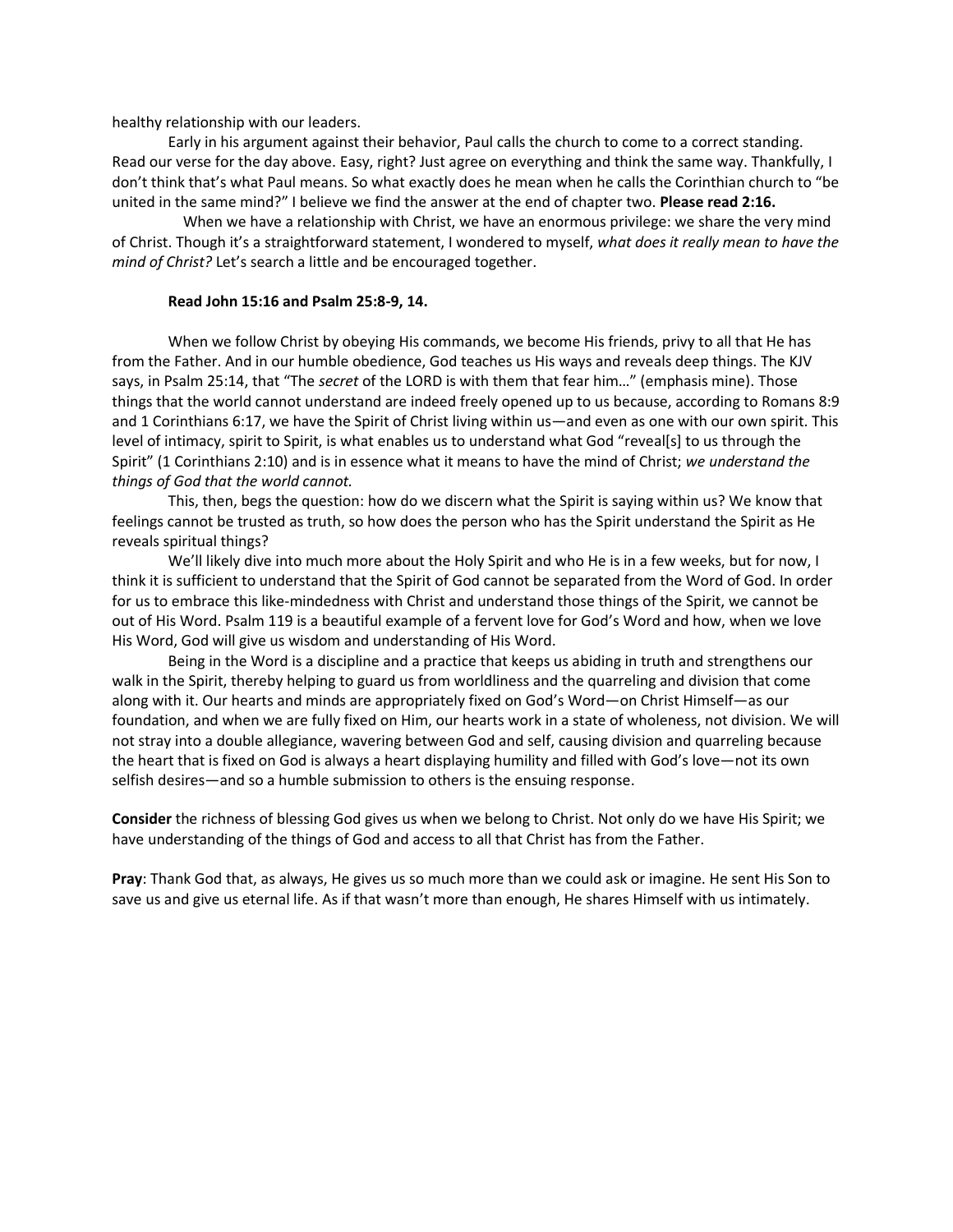# **Day 5: Only One Foundation**

*"For no one can lay any foundation other than the one we already have—Jesus Christ."* 1 Corinthians 3:11

 We've been talking about division and unity and what those concepts look like when brought to light in the lives of individual people or in the whole body of Christ. Today, we'll glance at one more argument Paul makes for unity. We'll look at the danger inherent in defining our faith according to the teaching of a particular person; and we'll seek an understanding of what it means to have a healthy relationship with our teachers.

#### **Please re-read 1 Corinthians 3:5-23.**

 Back in this time period—and particularly in this region of the world—society placed great importance on reason, rhetoric, and wisdom.

While there is certainly nothing wrong with intellectual gifting (even Paul makes mention of it in 1:5 as a good thing within the Corinthian church), a problem arose in the church at Corinth because many gave special preference to those teachers who exhibited such skills.

Apollos, in particular, was a solid teacher of the true Gospel who ended up favored over and above Paul by some within the Corinthian church because of his intellectual and rhetorical giftedness; and while the Corinthians were right to welcome his teaching because it aligned with the Gospel of Christ (and therefore with what they had been raised by Paul to believe), they were wrong to exalt him over and above any another, arrogantly identifying with him as the one who defined their faith.

 Paul, in his letter, takes the church to task for their arrogance in this matter, and he uses their logic and reason to debunk their silly division into factions. His point is simple: Unity in Christ makes sense; division does not. Unity is wisdom; division is foolishness. When we follow Christ and are learning from His servants who preach the correct gospel, we are foolish to exalt one over another because they (and we) serve the same Master! That Master, God, hands out different parts of the same mission. He assigns the task and equips His servants with the necessary gifts to capably complete it.

 Furthermore, how can we brag about someone whom God has given us for our benefit? We can't brag about a gift that God has given—and this includes people given for our growth and encouragement. We can thank God and cherish the gift, but we can't boast in that which was given. This is illustrated beautifully in verse 23.

Let's keep moving.

#### **Please read John 1:42, Luke 22:54-62, and John 21:15-17.**

 This is a pretty wide-angle view of Peter's time with Christ. In our readings, we see his calling and renaming, skip over much of his training and walk with Christ in His earthly ministry, catch up with him as he denied his Lord, and finish with a glimpse of his reinstated fellowship with Christ and calling to future ministry.

 Peter was chosen by Christ to be the rock upon which Christ would build His church. He was not superhuman or sinless by any stretch. I love that Christ knew exactly what was in Peter that would make him the right one to head up His church and ministry to the Jews. I love that Christ knew that Peter would fall and deny ever having known Him, yet chose him anyway and worked even his failure for good as He instructed Peter to strengthen his brothers (and really all believers going forward) after he returned to Christ. Peter was called to what we would readily call a high position of leadership, yet he was allowed to fall to a very low point in sin.

 Matthew 23:8-10 tells us that we are all equal as brothers and sisters and have "only one teacher, the Messiah." Not one of us is above another but are, in truth, all sinners, even when called to teach. We all